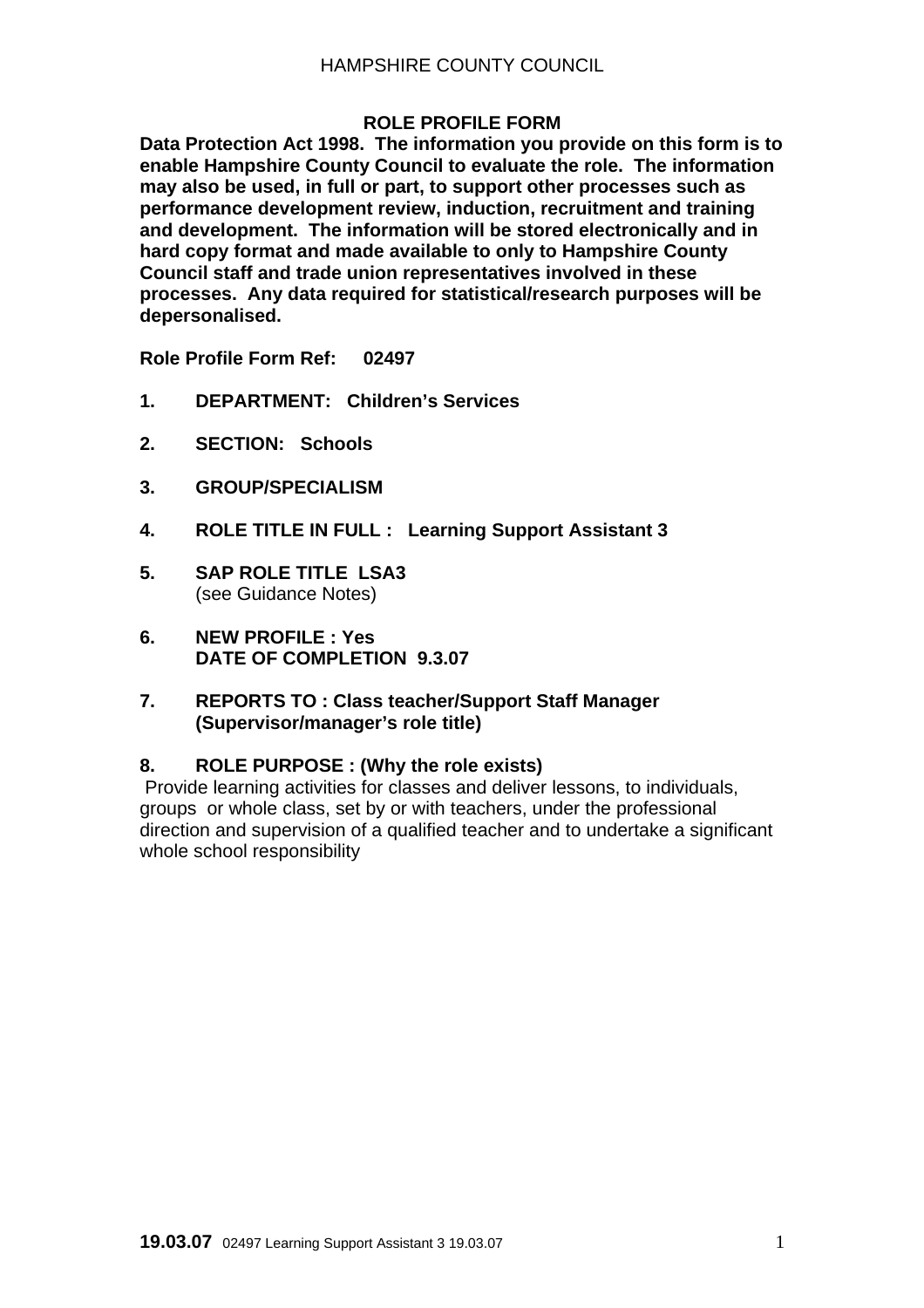## **9. ORGANISATION**

#### *Please provide a simple line drawing indicating where the role sits within the organisation in the box below.*

Headteacher

Class Teacher/Support Staff Manager

Higher Level Teaching Assistant/ LSA3

LSA2/ LSA1

#### **10. Accountabilities**

*Identify the most significant responsibilities of the role. Accountability statements are the key functions of the role which in combination make up the main purpose.* 

*Please list the statements in order of the amount of time spent on each separate accountability, starting with the accountability that the role holder would spend the most time on decreasing to the accountability that they would spend the least time on. Please do not write paragraphs of information. Complete a separate statement for each separate accountability. Guidance on the drafting of accountability statements is fully set out in the accompanying guidance notes.* 

Support for pupils

- Assume whole class responsibility for teaching and learning, as directed by the teacher for a day or days at a time
- Use specialist skills to support pupils, fostering independence
- Assist with Individual Education Plans (IEP's)

- Support for the teacher Working unsupervised, assist the teacher to create an appropriate learning environment
	- Work with the teacher in lesson planning, adjusting plans as appropriate
	- Evaluate pupils responses to activities through planned observation
	- Participate in assessment to identify pupils who need extra help to overcome learning difficulties and assess progress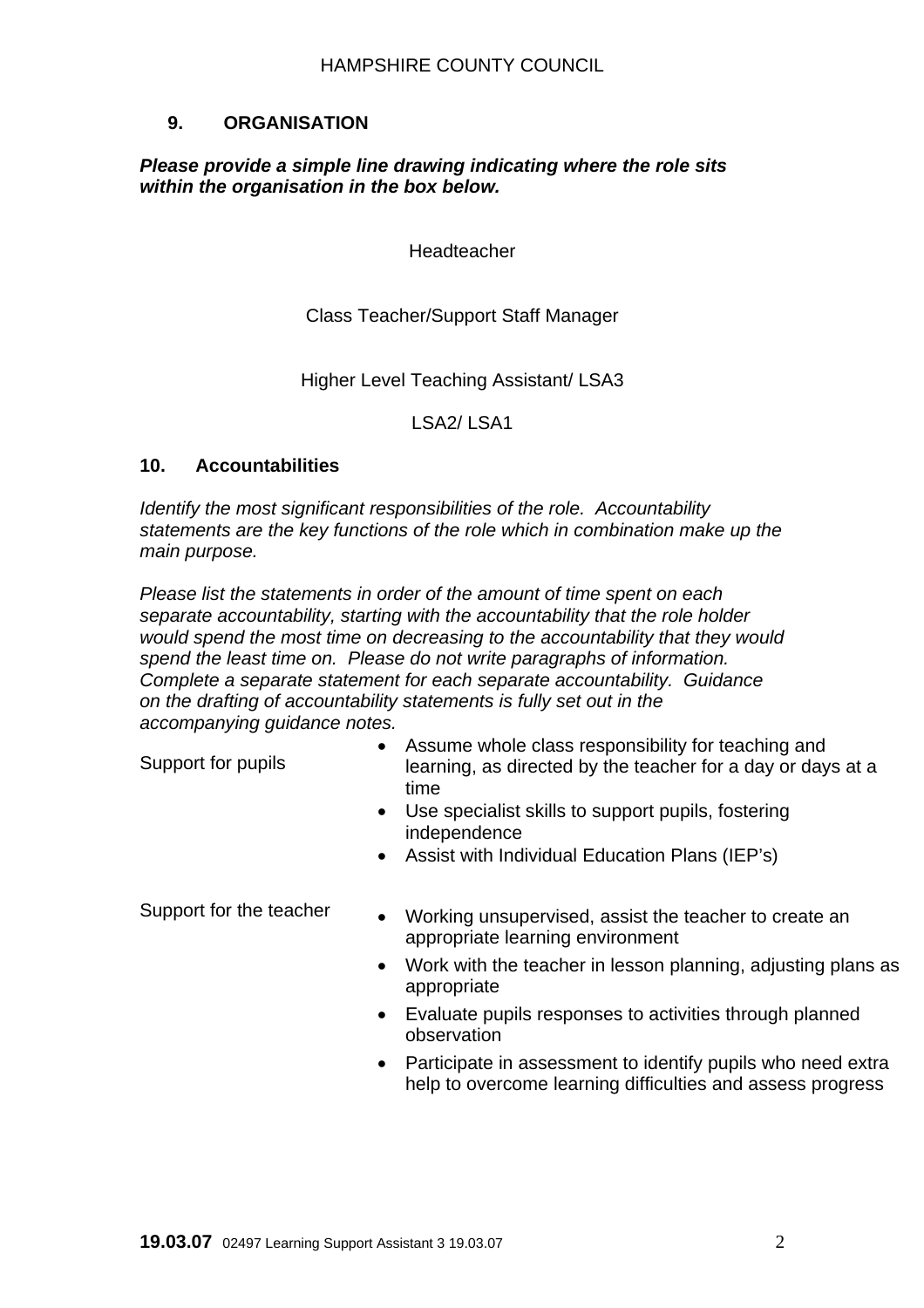#### HAMPSHIRE COUNTY COUNCIL

Support for the curriculum

• At whole class level, contribute to and implement curriculum programmes

- Support for the school Establish constructive relationships with agencies
	- Supervise pupils on school trips/out of school activities
	- Provide training and support to staff as appropriate in area of strength/ expertise
	- Some limited supervisory responsibilities
	- Undertake a significant whole school responsibility eg SCIPS training or significant specialist responsibility

Corporate and statutory initiatives – equalities/health and safety/e-government/ sustainability

• Maintain an awareness of school, national and statutory policies and requirements and apply these in the workplace.

## **11. Key Decision Making Areas in the Role**

- An LSA 3, whilst working under the general direction of the teacher, will work unsupervised and without the close presence of the teacher and will implement lesson plans, deal with pupil behaviour and make judgments about pupil progress/pupil needs without reference to the teacher.
- An LSA 3, due to training and expertise, will normally carry a specific specialist responsibility (eg. Speech therapy) and support and develop other staff in the school when help is needed in this area.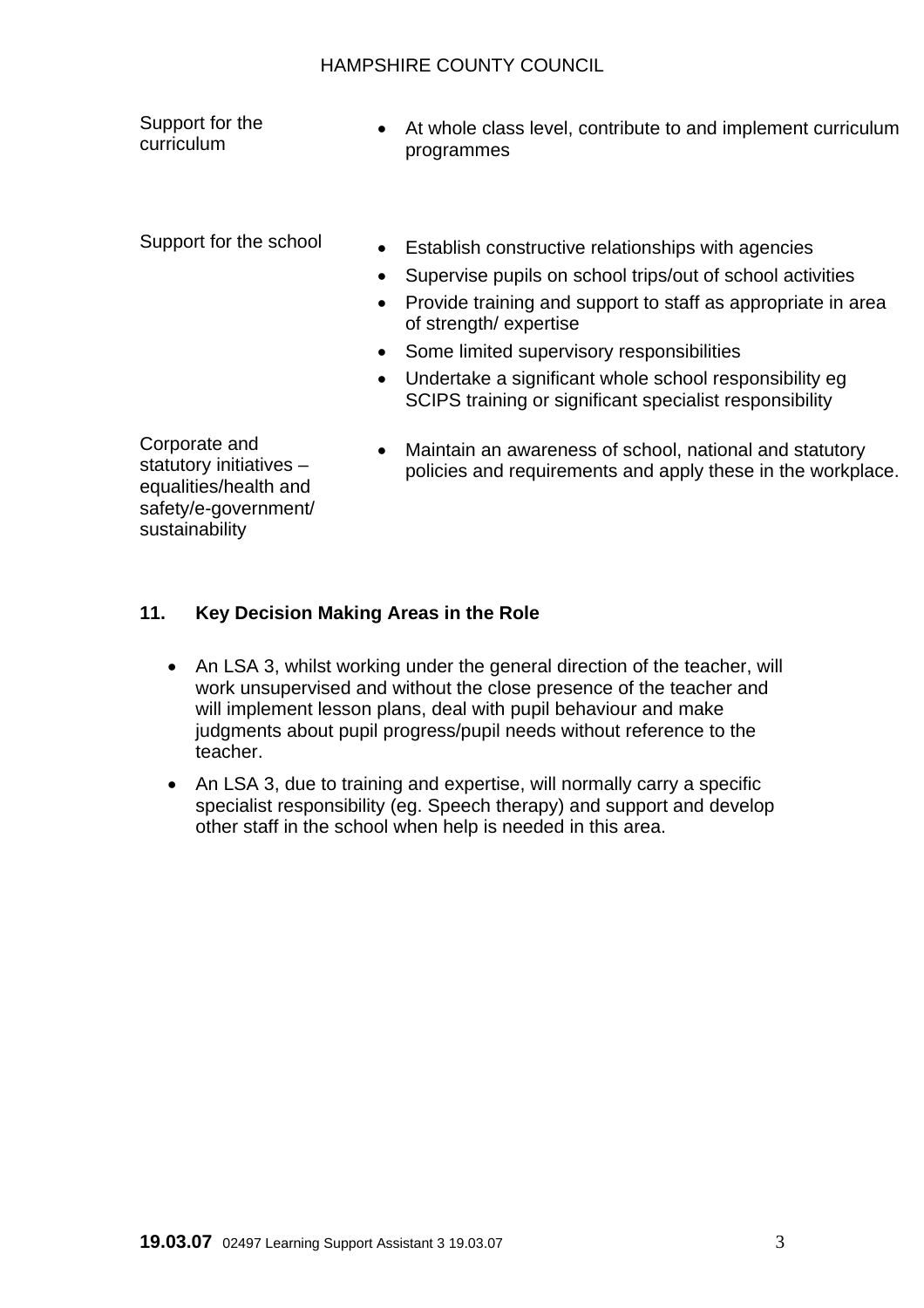# **12. Role Dimensions – financial (e.g. budgets) and non-financial units (e.g. workload, customers/staff)**

(See important guidance notes on financial relationships)

- Dimensions vary according to the experience of the LSA 3.
- An LSA 3, if they hold a specialist qualification, will quide teaching staff in this area. They will also brief and support new staff (including teachers) on the stage of development of pupils.
- Written reports required from LSA 3 are sufficiently detailed to reflect the complex needs of the pupil. (and complicated especially if they are addressing complicated pupil needs).
- An LSA 3 undertakes whole class supervision for a day or days at a time in the absence of the class teacher as required and according to the needs of the school.

## **13. Main Contacts – external/internal customer contacts and purpose**

- Internal (in school) frequent contact with pupils to support learning and meet wider needs, other colleagues, teachers, headteacher, members of the governing body.
- External (outside school) (usually under the direction of the teacher) parents/guardians/carers, Education Psychologist, Education Welfare Officer, other LEA specialist colleagues, outside contractors, specialist groups on educational visits, students.

#### **14. Working Conditions – environmental and physical factors, physical effort or strain and frequency of occurrence.**

- School and classroom based learning environment (sometimes significantly constrained in terms of space/equipment/seating) – responsibility, with teacher, for maintaining calm.
- External working on trips, educational visits etc and, in the case of some special schools, home/school liaison visits.
- Manual handling responsibilities.
- Skilled in physical intervention techniques (restraint techniques) for dealing with difficult children.
- Expected to maintain behaviour management standards of children, some of whom can be especially challenging, difficult and sometimes violent, and deal with racial/abusive language and bullying.
- Health and Safety responsibility for self, children and area which is particularly demanding in a child-centred environment.
- In special schools, undertake personal/intimate medical work for children with special needs.